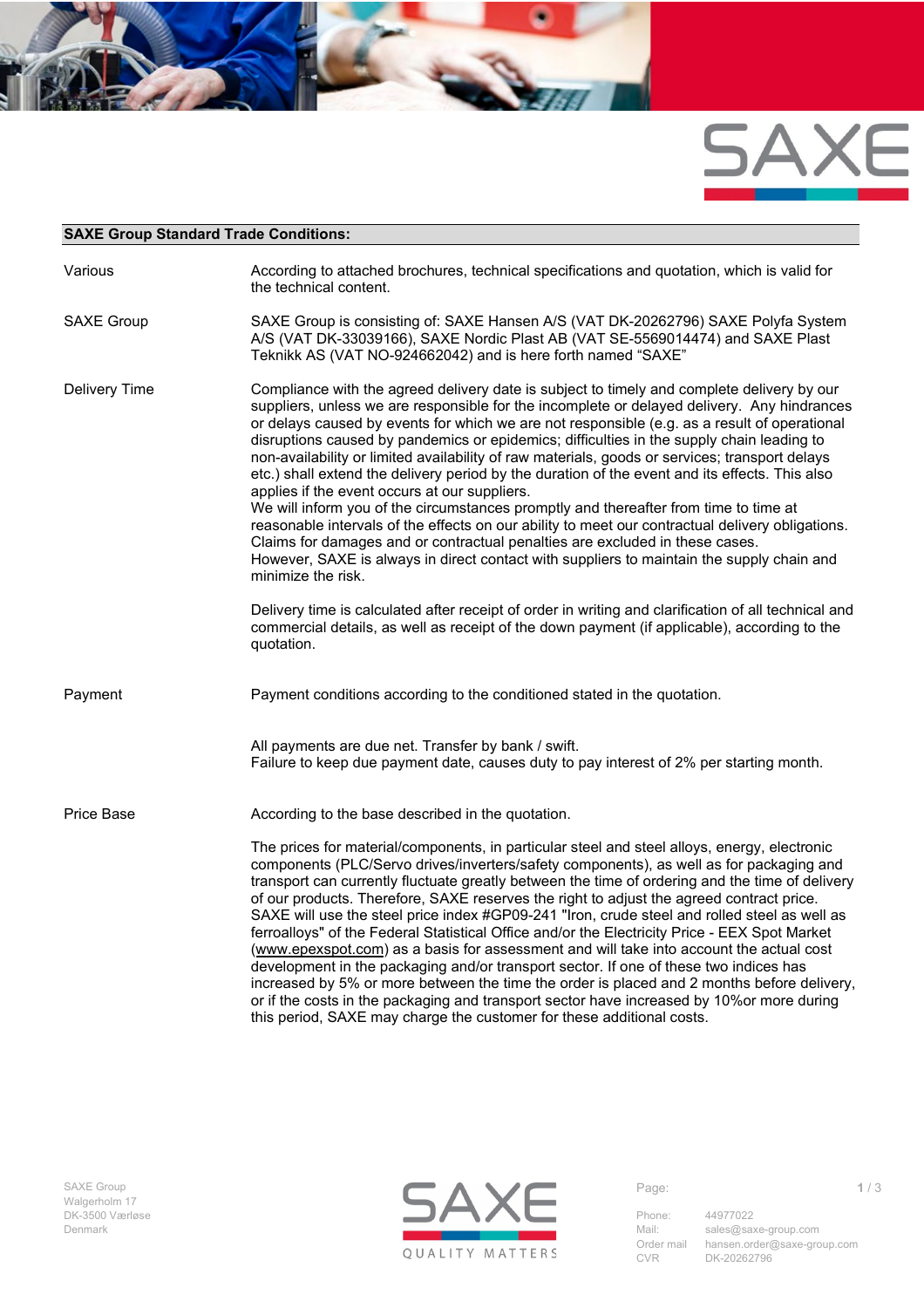

## **SAXE Group Standard Trade Conditions (…continued):**

| Price Base (continued)                           | Regarding the electronic components in the quotation, the offered price will be index 100 at<br>the date when the quotation is presented. One month before delivery (after design review of<br>the proposed products etc.), the index will be assessed again and will be informed to the<br>customer. If the components prices have increased more than 5%, the customer will be<br>notified, and SAXE may charge the customer for these additional costs.<br>In addition, additional costs (fees or the like) from subcontractors caused by delivery<br>problems in connection with shortages of raw materials, pandemics, or other incidents that<br>SAXE or subcontractors to SAXE do not control, these will be invoiced 1:1 to the customer.<br>If the offer / order confirmation is submitted in a currency other than DKK or EUR,<br>reservations are made for price changes and the difference is calculated at final invoicing.                                                                                                                                                                               |
|--------------------------------------------------|------------------------------------------------------------------------------------------------------------------------------------------------------------------------------------------------------------------------------------------------------------------------------------------------------------------------------------------------------------------------------------------------------------------------------------------------------------------------------------------------------------------------------------------------------------------------------------------------------------------------------------------------------------------------------------------------------------------------------------------------------------------------------------------------------------------------------------------------------------------------------------------------------------------------------------------------------------------------------------------------------------------------------------------------------------------------------------------------------------------------|
| Transport:                                       | SAXE does not adapt any costs for waiting time in relation to delivery of the goods. It is the<br>buyer's responsibility to inspect the item for transport damage upon receipt and immediately<br>notify the freight forwarder and SAXE if there is damage.                                                                                                                                                                                                                                                                                                                                                                                                                                                                                                                                                                                                                                                                                                                                                                                                                                                            |
| Defect liability period                          | 12 months                                                                                                                                                                                                                                                                                                                                                                                                                                                                                                                                                                                                                                                                                                                                                                                                                                                                                                                                                                                                                                                                                                              |
| Reservations in relation<br>to installation work | The following tasks are NOT included in the installation, unless it has been specifically<br>described in the quotation:                                                                                                                                                                                                                                                                                                                                                                                                                                                                                                                                                                                                                                                                                                                                                                                                                                                                                                                                                                                               |
|                                                  | Foundation work, wall penetrations, floor and ceiling.<br>Supply of compressed air and water to the individual units.<br>Pipe brackets or other pipe supports, if pipe clamps cannot be mounted directly on<br>the building's walls, floors or ceilings.<br>Power supply of more than 48 V AC or 50 V DC.<br>Possible network connection to modem / modems.<br>Flange connections, reducers, nipples or similar non-standard power, compressed<br>air or water connections to the customer's machines or equipment.<br>(except if offered).<br>Unloading at the recipient, unless specifically offered.<br>All equipment and services not specified in this offer / order confirmation.<br>There is a prerequisite that the mounting area is cleared.<br>The following is provided by the customer / buyer at the installation a lockable<br>storage room for tools and installation equipment.<br>- Approved ladders, lifts, mechanical work platforms, scaffolding, walkways etc.<br>where necessary.<br>- Sufficient lighting for installation.<br>In addition, cranes, games or forklifts to the extent necessary. |
| Retention of title:                              | The seller reserves the ownership of the goods sold until the entire purchase price has been<br>paid, so the buyer until then is unauthorized to sell, pledge, rent, lend, dispose of, deposit or<br>otherwise dispose of Over the sold.                                                                                                                                                                                                                                                                                                                                                                                                                                                                                                                                                                                                                                                                                                                                                                                                                                                                               |
| General:                                         | SAXE is for whatever reason without liability and liability for consequential damages.                                                                                                                                                                                                                                                                                                                                                                                                                                                                                                                                                                                                                                                                                                                                                                                                                                                                                                                                                                                                                                 |
| Documentation                                    | The operating manual is supplied in original language / English with Danish translation of<br>safety and operating relevant chapters. Pieces and spare parts, charts and possibly.<br>documentation from sub-supplier is delivered in original language / English.                                                                                                                                                                                                                                                                                                                                                                                                                                                                                                                                                                                                                                                                                                                                                                                                                                                     |



Mail: [sales@saxe-group.com](mailto:sales@saxe-group.com)<br>Order mail hansen.order@saxe-gro Order mail hansen.order@saxe-group.com CVR DK-20262796